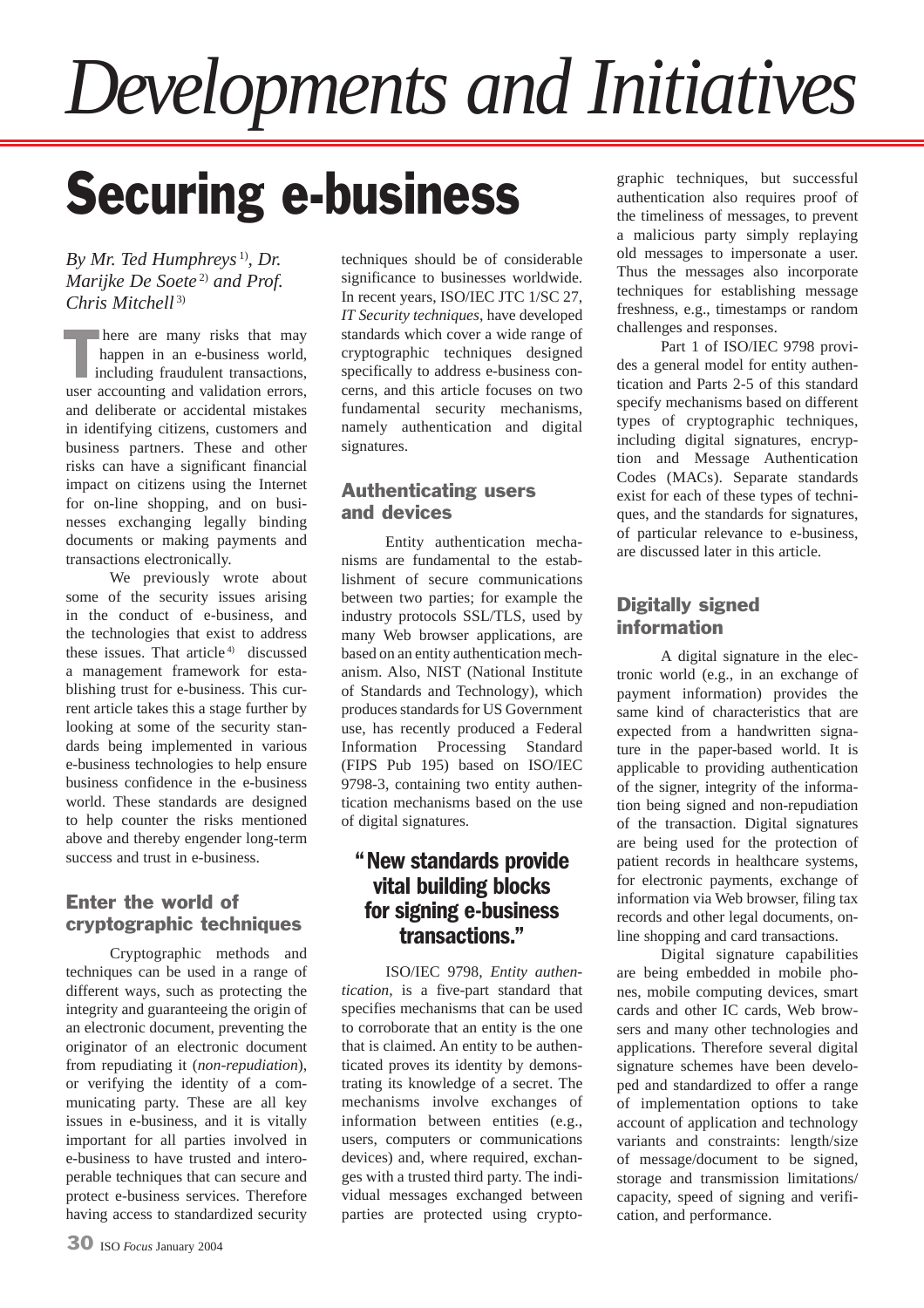

ISO/IEC 9796*, Digital signature schemes giving message recovery,*  is a three-part standard, which specifies digital signature mechanisms giving partial or total message recovery, aiming at reducing storage and transmission overhead. The second part of this standard (covering schemes based on the difficulty of the integer factorization problem) specifies three digital signature techniques for messages of any length. The third part (covering schemes based on the difficulty of the discrete logarithm problem) specifies a further two signature methods. Schemes from this standard are specifically designed to minimize the data overhead of using signatures, and hence are designed for application in constrained environments, where storage space and/or communications bandwidth may be very limited. Examples of application domains include smart cards and personal mobile devices.

ISO/IEC 14888, *Digital signatures with appendix,* is a three-part standard: a general model which provides a description of the signature and verification processes of a digital signature with appendix, and two further parts each based on a specific type of digital signature mechanisms with respect to the distribution of verification keys. In Part 2 : *Identity-based signature mechanisms*, the verification key is a public function of the signer's identity, while in Part 3: Certificate*based signature mechanisms* the verification key cannot be computed from the signer's identity but the verifier obtains it by some other means, e.g., by retrieving it from a certificate. In summary ISO/IEC 14888 offers a complete range of signature mechanisms designed for general application.

At this point it is also important to mention hash-functions, i.e. functions mapping messages to short fixed-length blocks of bits called hash-codes.These functions are a vital component in almost every practical digital signature scheme, including all those standardized in ISO/IEC 9796*, Digital signature schemes giving message recovery*, and ISO/IEC 14888, and therefore developers of applications and software must also choose a hash-function for the signature scheme they are implementing. ISO/ IEC 10118*, Hash-functions,* is a fourpart standard specifying cryptographic hash-functions designed to efficiently compute short hash-codes, e.g. of 20 bytes, as a function of arbitrary length messages. These hash-functions have the one-way property, i.e. given a possible short hash-code it is computationally infeasible to find a message that, when input to the hash-function, gives this hash-code as output. ISO/IEC 10118 provides a wide range of hashfunctions, using a variety of different computational techniques.

#### Application-specific standards

The generic signature techniques defined in ISO/IEC 9796 and ISO/IEC 14888 are of importance in a broad range of application domains, and it is intended that these standardized techniques are used as building blocks in the development of application-specific standards. For example, the ISO/TC 68, *Banking, securities and other financial services,* defines security standards for the financial industry, which are based on the generic security standards,



1) Mr. Ted Humphreys is Convenor of ISO/IEC JTC 1/SC 27/WG 1, Requirements, security services and guidelines.

2) Dr. Marijke De Soete (MasterCard Int.) is Convenor of ISO/IEC JTC 1/SC 27/WG 2, Security techniques and mechanisms.

3) Prof. Chris Mitchell (Royal Holloway, University of London) is editor of ISO/IEC FCD 18033-1, Information technology – Security techniques– Encryption algorithms – Part 1: General and ISO/IEC 9798-6, Information technology -- Security techniques -- Entity authentication -- Part 6: Mechanisms based on manual data transfer.

4) Mr. Ted Humphreys, 'Trust in E-biz'. *ISO Bulletin*, January 2003

5) A joint specification, orginally developed by Europay, MasterCard and Visa, and now administered by EMVCo, LLC, which ensures global interoperability for smart card payments by defining all interactions that take place between a smart card and a chip terminal. These specifications are available from the EMVCo website www.emvco.com